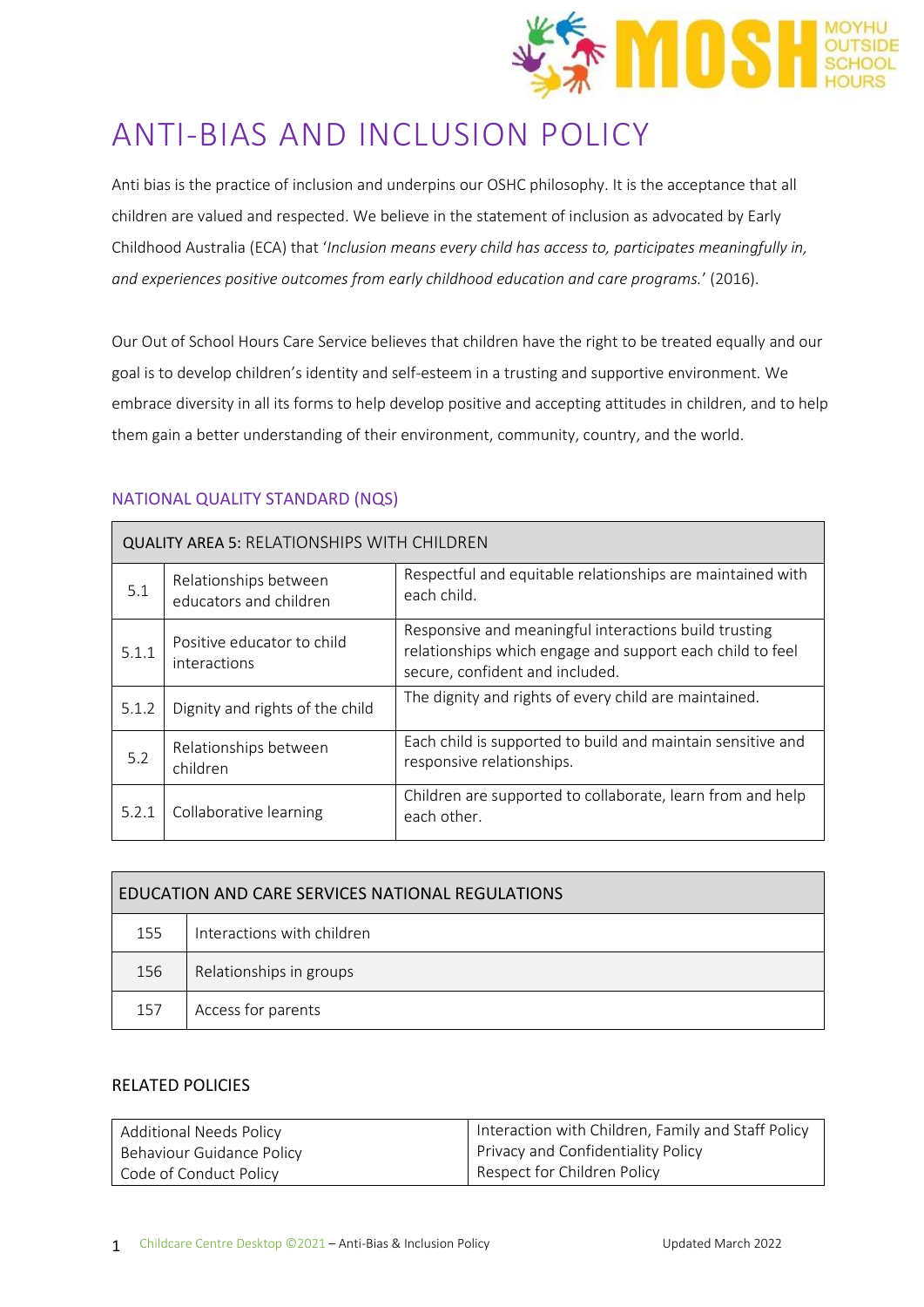

Educational Program Policy Gender Equity Policy

#### PURPOSE

We aim to provide an inclusive environment for all children, families and educators, acknowledging the uniqueness of every person regardless of their race, gender, sexuality, religion, culture, physical and mental abilities and socio-economic background. This policy ensures all children, families, and staff are welcomed and treated equitably and with respect.

## SCOPE

This policy applies to children, families, staff, management, and visitors of the OSHC Service.

## IMPLEMENTATION

Our *Anti-Bias and Inclusion policy* underpins the philosophy of our Moyhu Primary School Outside Hours School Care Service. The role of educators is to encourage children to share and learn about the individuality of each child and their family and their role in the OSHC Service. This policy aims to assist children to form positive social relationships, develop their identify and self-awareness and to learn to accept the diversity of members within and outside of the OSHC Service community.

"*Educators who are culturally competent respect multiple cultural ways of knowing, seeing and living, celebrate the benefits of diversity and have an ability to understand and honour differences. This is evident in everyday practice when Educators demonstrate an ongoing commitment to developing their own cultural competence in a two-way process with families and communities*" (My Time Our Place, p.15).

#### CREATING INCLUSION

Inclusion supports children's rights, fosters diversity and overcomes bias and barriers that may exist preventing children to participate in experiences within our OSHC Service. Inclusion is consistent with the Convention on the Rights of the Child and other international conventions, including the UN Convention on the Rights of Persons with Disabilities and UN Declaration on the Rights of Indigenous Peoples. We will ensure children are provided with access to activities and environments, meaningful participation to foster a sense of belonging and opportunities to experience positive learning outcomes.

## CULTURAL OR NATIONAL ORIGIN AND RACIAL IDENTITY

Our OSHC Service values and promotes equity, respect and awareness of different cultures. We ensure a cultural inclusive curriculum that reflects the cultural, linguistic and religious diversity of our society.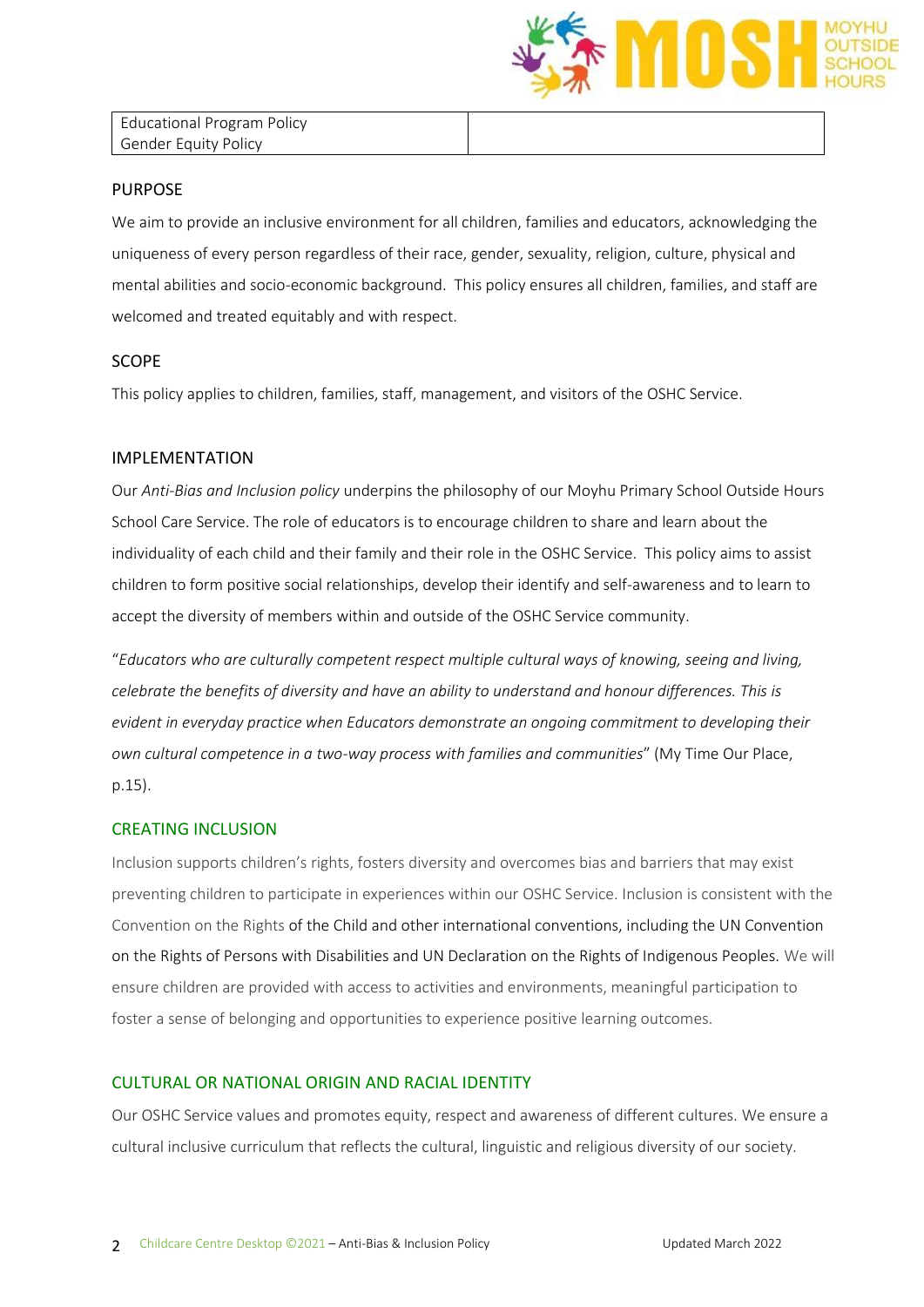

The Nominated Supervisor and educators will:

- access information and professional development/awareness about other cultural and racial identities, especially those relevant within the OSHC Service
- engage in critical reflection about stereotypes and biases
- ensure our program design and delivery builds on community and cultural strengths
- develop strong partnerships with families and children to extend their individual and communities' cultural competence
- ensure children have opportunities to participate with a wide variety of resources from the daily life of a variety of families and cultures
- where possible, engage educators that reflect a variety of cultural, national origin, and racial identities.
- affirm and foster children's knowledge and pride in cultural identity
- foster children's curiosity, enjoyment and empathetic awareness of cultural differences and similarities
- provide children with tools to respond appropriately to bias- build on children's strengths, interests and individuality
- teach children to overcome any inappropriate responses triggered by cultural differences
- encourage children to ask about differences in physical characteristics
- enable children to feel pride, but not superiority, about their racial identity
- help children to become aware of our shared physical characteristics what makes us all human
- encourage parent input into the program and to participate on a level that they feel comfortable with, sharing their culture, and, for example, their language
- collect information from each family on enrolment and incorporate it into the program to meet individual family needs in regard to ethnicity and home language.
- develop communication plans with families to ensure inclusion- use of interpreter/cultural support
- where possible use both the educators and children's first language as appropriate within the OSHC Service environment
- respect all cultures by presenting photographs, pictures, play equipment, books, posters, music, dramatic play resources, and dolls that will encourage open discussion and exploration of a variety of cultures
- provide resources that include diversity and skin tone to foster respect and understanding for people of all backgrounds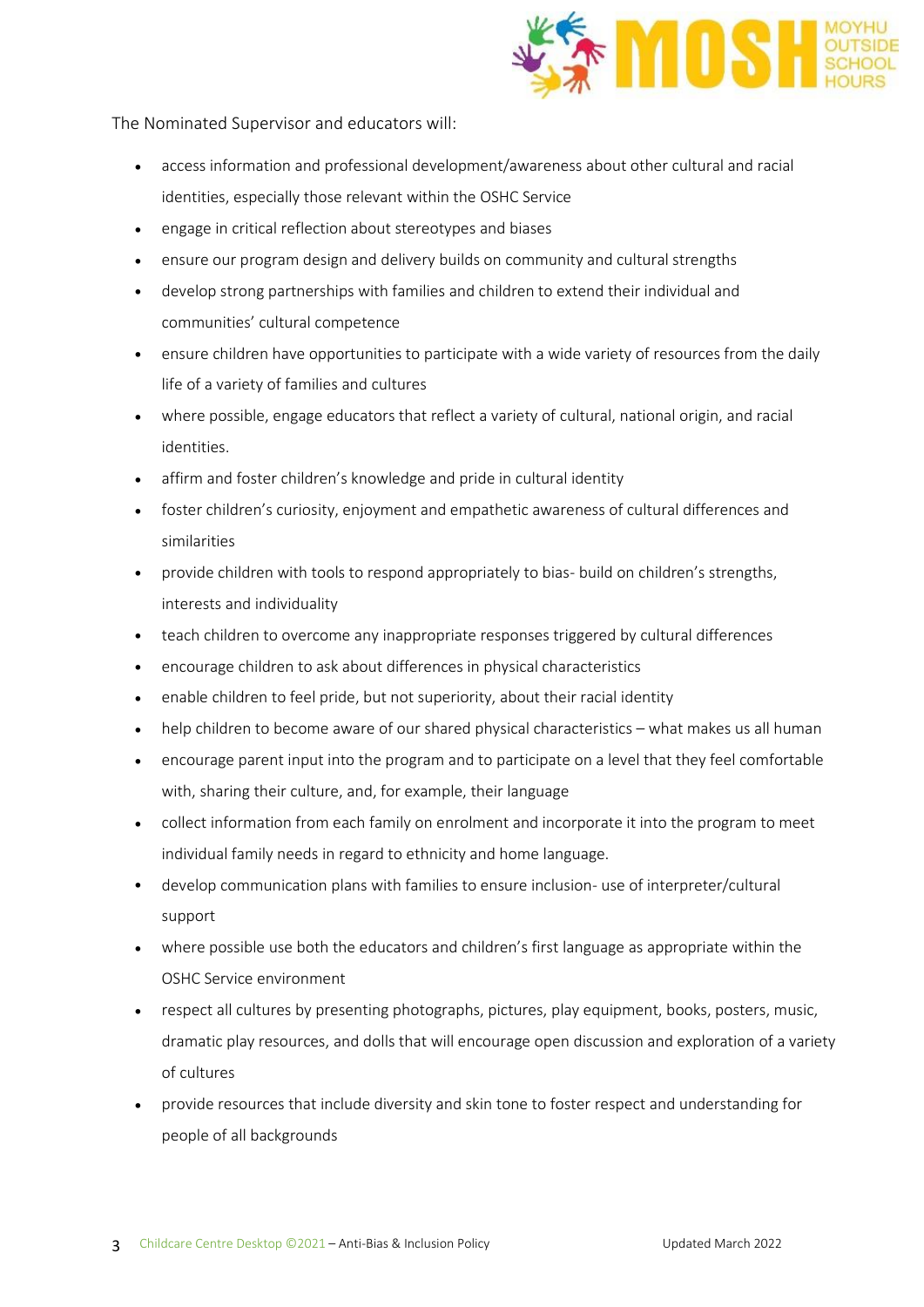

- develop an understanding of the needs, strengths, and attitudes of each culture represented at the OSHC Service
- challenge inappropriate or stereotypical conversations or remarks by children.

## DIVERSITY IN FAMILY COMPOSITION

The Nominated Supervisor and educators will:

- create an environment that is welcoming to all families
- respect each family, and work in partnership to support the child's emergent identity as an individual, member of their family, our Service, and the community
- engage in simple discussions about families that focus on fact rather than values e.g., "*some children live with their mum or dad, some children live with their mum and dad, some with grandparents, and some with two mums or two dads"*.
- be encouraged to seek awareness and reflect on his/her own feelings, beliefs and background and evaluate the effect these may have on their attitudes and interactions with families
- respect family lifestyle choices
- treat all families respectfully regardless of socioeconomic background
- discuss how members of the community can support one another and less fortunate people through the provision of resources, donations of goods or time etc.

# ABORIGINAL AND TORRES STRAIT ISLANDER PEOPLES

The Nominated Supervisor and educators will:

- reflect on the current level of cultural competence of our staff
- promote the inclusion of children's voices in all decisions that affect them
- build and strengthen our knowledge and understanding of Aboriginal and Torres Strait Islander cultures, histories and contributions
- attend professional development to support our understandings of Aboriginal and Torres Strait Islander cultures and perspectives
- provide opportunities for professional reflection
- identify and challenge our own cultural assumptions, beliefs and commitments to cultural competency
- engage with local Aboriginal families and communities through Aboriginal Education Consultative Groups
- invite Elders and Traditional Owners to speak to children, staff and families about the histories and cultures of the local area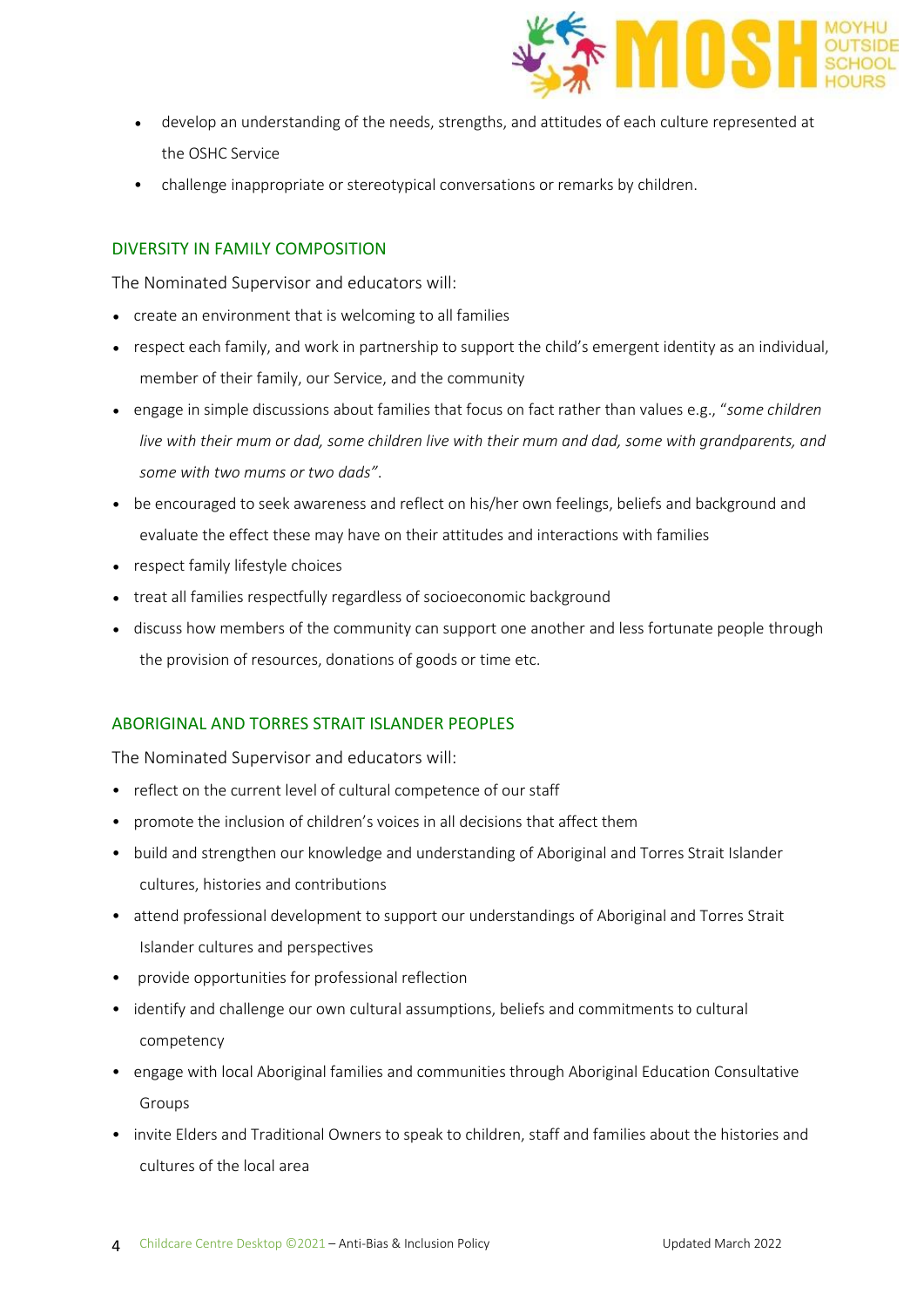

- develop an Acknowledgement of Country in collaboration with Elders, community members, children and families which will be displayed and given during special events and incorporated into the program on a regular basis
- develop awareness and meaningful understanding about Aboriginal and Torres Strait Islander people as part of the cultural heritage of all Australians
- encourage Aboriginal and Torres Strait Islander communities access children services
- show sensitivity and respect to Aboriginal and Torres Strait Islander languages by incorporating verbal and visual languages into the Service environment.

## **ABILITY**

The Nominated Supervisor and educators will:

- provide an inclusive educational environment in which all children can succeed
- promote acceptance, respect and appreciation for individual's varying abilities
- consult with all families and other professionals to enable full participation in the program for children with varying abilities.
- evaluate and adjust the environment to provide access and enable all children to develop autonomy, independence, competency, confidence and pride
- provide children and parents with developmentally appropriate information about varying abilities to foster understandings that we are all similar and different
- empower children in their own learning to ensure that they gain a feeling of self-respect
- treat all children fairly and develop an understanding that everyone has something important to contribute
- find examples in books, movies and tv shows that reflect attitudes about diversity, ability and disability
- observe all children and with family consultation, provide an individualised program to extend each child's interests and abilities
- create an environment where all children can participate in activities and experiences.

## PROMOTING INCLUSION AND DIVERSITY INTO THE CURRICULUM

The Nominated Supervisor and educators will:

- promote positive influences, modelling appropriate communication, non-bias or gender specific language and attitudes
- develop appropriate expectations for each child based on their individual strengths, developmental needs, and interests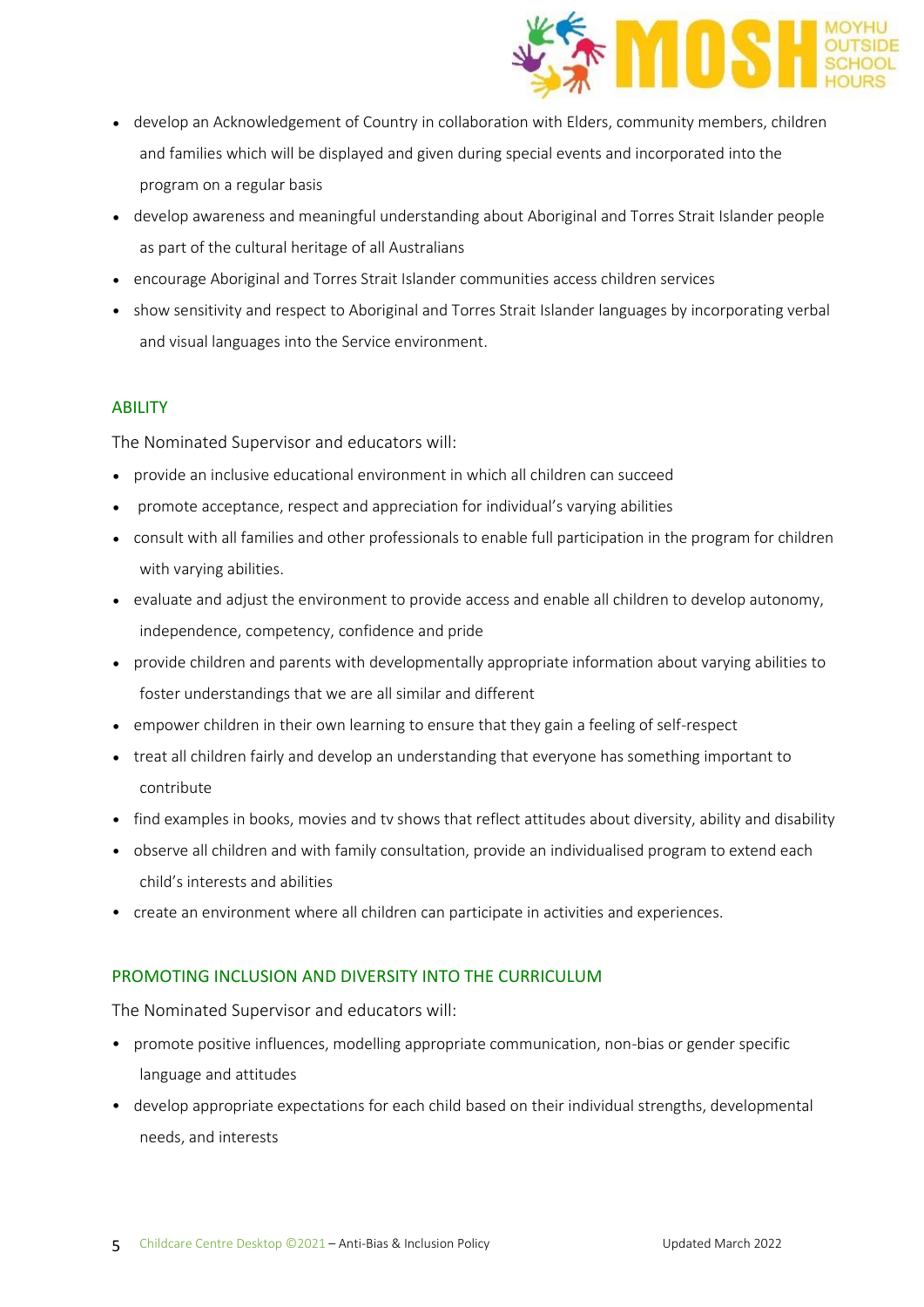

- assist educators with the development of required skills and knowledge for working with all children and families
- work with Inclusion Support Professionals to assist in the inclusion of children with additional needs (see *Additional Needs Policy*)
- explore the values and uniqueness of the diversity within the OSHC Service. These opportunities will form part of the curriculum
- treat children with respect by answering their questions honestly
- adapt activities, interactions, communication, the environment, and documentation to ensure all children and families are actively included and supported to participate in the curriculum
- provide children with a range of resources, equipment and opportunities to enhance their awareness of diversity
- reflect on the curriculum ensuring inclusive practice and goals set for children are realistic and being met
- involve families in the planning of learning opportunities reflective of their culture.

# PROMOTING AND SUPPORTING CHILDREN'S HOME LANGUAGES

The Nominated Supervisor and educators will:

- acknowledge that the use of children's home language underpins their sense of identity and conceptual development (MTOP)
- promote and support children's home languages in the OSHC Service
- present books that reflect different languages and children's first language
- create an environment which supports natural language learning and interaction
- assist parents to understand the value and importance both their home language and English
- engage in professional development about cultural diversity and building linguistic capacity.

# SOURCE

Anti-Discrimination Board of NSW:<http://www.antidiscrimination.justice.nsw.gov.au/>

Australian Children's Education & Care Quality Authority. (2014).

Australian Government Department of Education, Skills and Employment (2009) *Belonging, Being and Becoming: The Early Years Learning Framework for Australia.* 

Australian Government Department of Education, Skills and Employment (2011) *My Time, Our Place- Framework for School Aged Care in Australia.*

Early Childhood Australia Code of Ethics. (2016).

Early Childhood Australia (ECA) (2016) *Statement on the Inclusion of every child in early childhood education and care*

Early Childhood Australia (ECA), & Early Childhood Intervention Australia (ECIA). (2012). *Position statement on the inclusion of children with disability in early childhood education and care.*